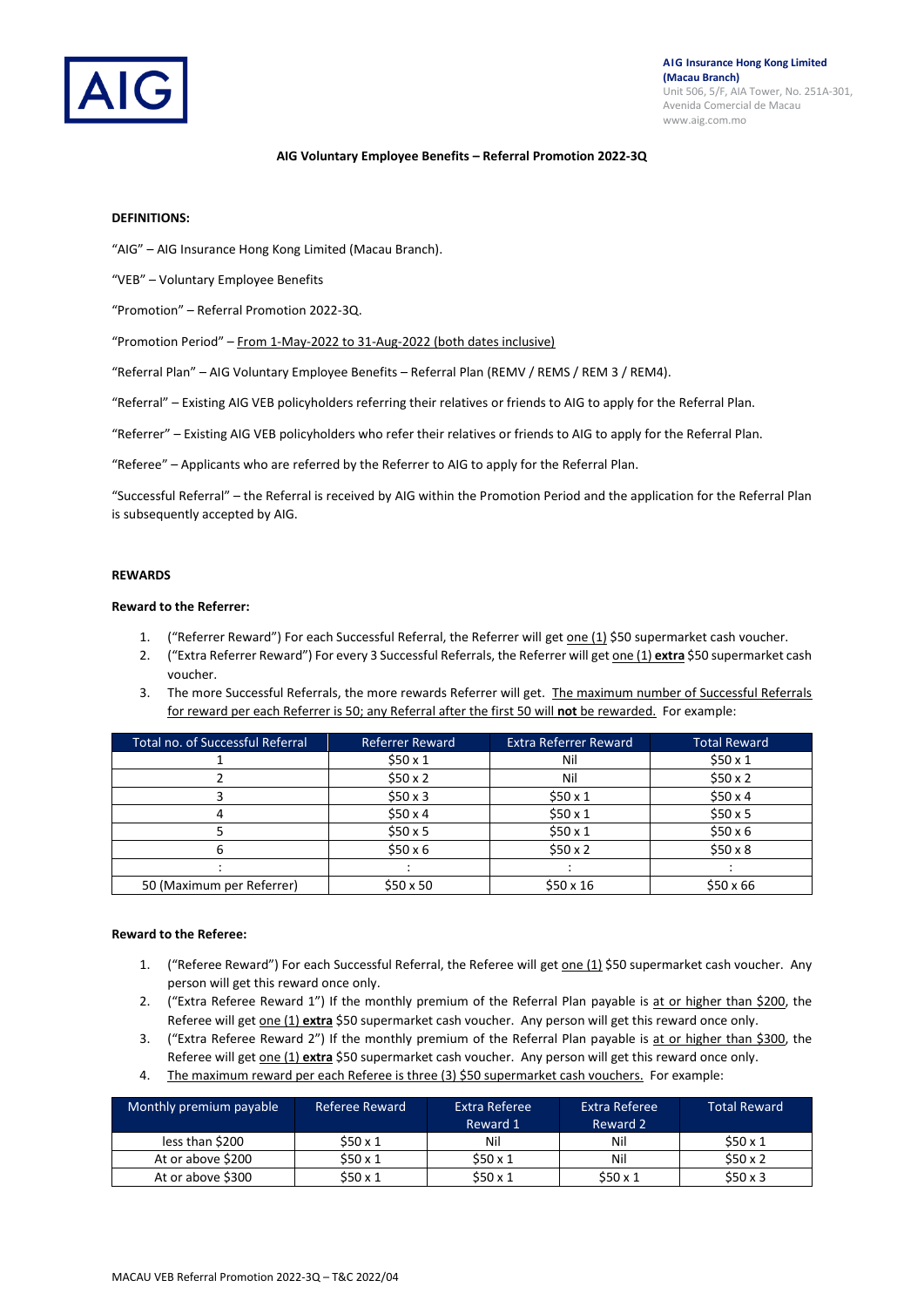

### **REFERRAL PROCEDURE:**

1. Referee shall complete the Referral Application Form including Referrer's information (Name, Contact No. and Policy No. of the Referrer), and send to AIG. The form can be obtained from AIG office, AIG Customer Service Hotline, or downloaded from AIG website at [https://www.aig.com.mo/personal-insurance/auto-and](https://www.aig.com.mo/personal-insurance/auto-and-home/personal-accident-and-health)[home/personal-accident-and-health.](https://www.aig.com.mo/personal-insurance/auto-and-home/personal-accident-and-health)



2. For enquiries, please contact our Customer Service Hotline at (853) 2835 5602 (Mondays to Fridays 8:45am to 5:15pm, except public holidays).

### **TERMS & CONDITIONS**

### **General Conditions:**

- 1. This Promotion is only applicable to applications by Referral for the Referral Plan underwritten by AIG.
- 2. This Promotion is only valid for Referrals received by AIG within the Promotion Period.
- 3. The Referral is **invalid** if the Referrer and the Referee are the same person.
- 4. AIG has the final decision to accept or decline the application for the Referral Plan. These terms and conditions are related to the Promotion only and no reference has been made to any coverage of the Referral Plan. For the coverage and other details of the Referral Plan, please refer to the relevant brochure and policy wordings.
- 5. AIG reserves full rights of final interpretation of all the terms and conditions, and decision on any dispute arisen from this Promotion.

#### **Referrer Reward and Extra Referrer Reward:**

- 6. The Referrer must be the policyholder of an active VEB policy in good status, including but not limited to premium payment status. **No** reward will be given if the Referrer is not the policyholder of an active VEB policy, or if the VEB policy of the Referrer is not in good status as determined by AIG, as at Referral Count Date.
- 7. Employees of AIG, and insurance intermediaries, including but not limited to agents and brokers, are **not** eligible for Referrer Reward and Extra Referrer Reward.
- 8. The Referral Plan policy of the Referee must be active and in good status, including but not limited to premium payment status. The Referral will **not** be counted if the Referee's policy is not in good status as determined by AIG, as of Referral Count Date.
- 9. AIG will count the total number of Successful Referrals on the Referral Count Date. AIG will contact and inform eligible Referrer of the final number of Successful Referrals and arrange for reward collection, according to the schedule below:

| <b>Promotion Period Ends</b> | <b>Referral Count Date</b> | <b>Reward collection begins:</b> |
|------------------------------|----------------------------|----------------------------------|
| 31-Aug-2022                  | 28-Feb-2023                | 20-Mar-2023 and onwards          |

### **Referee Reward and Extra Referee Reward:**

- 10. The Referee must **not** be an existing VEB policyholder. **No** reward will be given if the Referee has cancelled a VEB policy within 18 months before the Referral.
- 11. The Referral Plan policy of the Referee must be active and in good status, including but not limited to premium payment status. No reward will be given if the Referee's policy is not in good status as determined by AIG, as of Policy Check Date.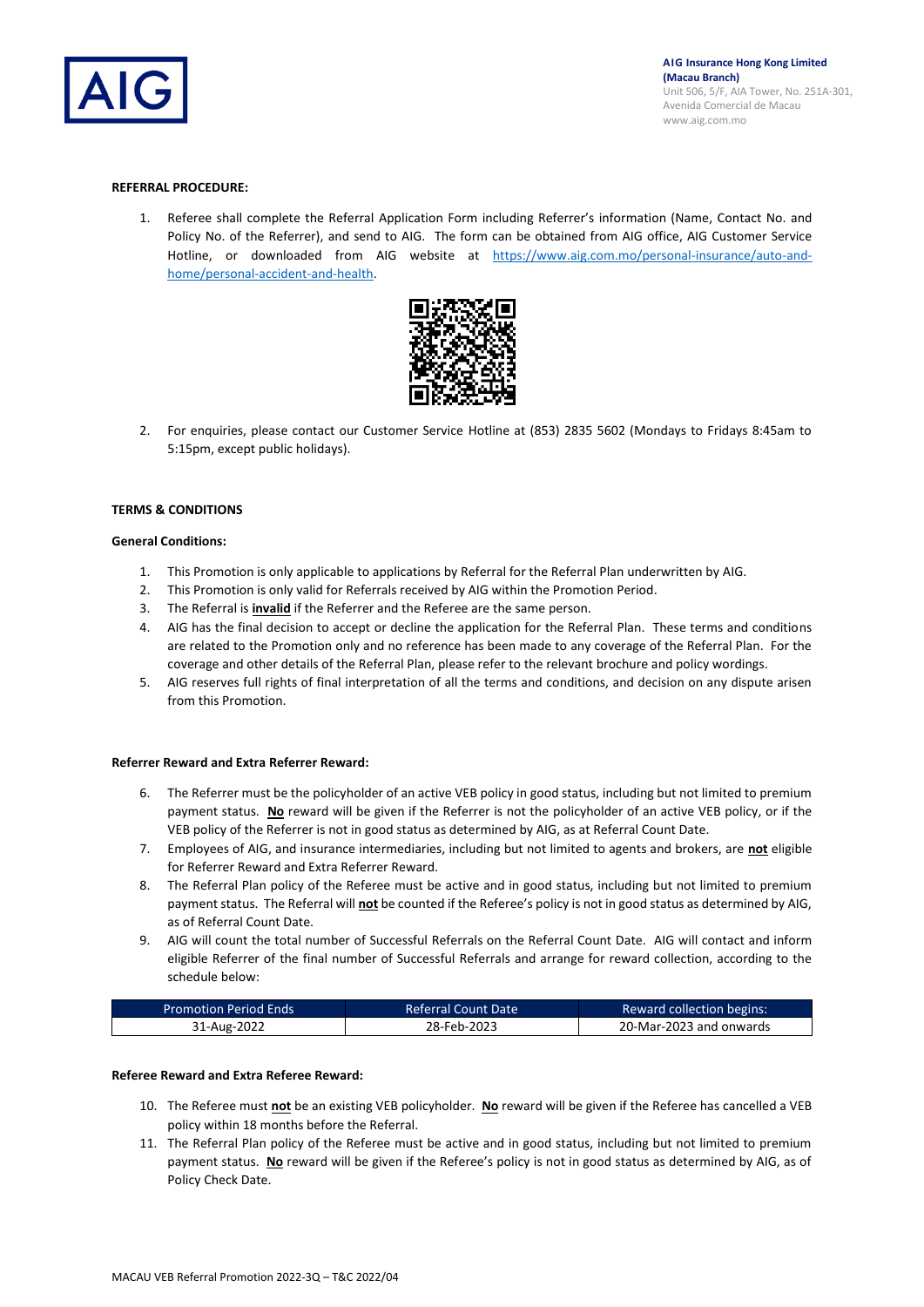

12. AIG will check the status of the Referral Plan policy on the Policy Check Date and contact the eligible Referees to arrange for reward collection, according to the schedule below:

| 1 <sup>st</sup> month of premium payment | <b>Policy Check Date</b> | <b>Reward collection begins:</b> |
|------------------------------------------|--------------------------|----------------------------------|
| Jun 2022                                 | 31-Oct-2022              | 20-Nov-2022 and onwards          |
| July 2022                                | 30-Nov-2022              | 20-Dec-2022 and onwards          |
| August 2022                              | 31-Dec-2022              | 20-Jan-2023 and onwards          |
| September 2022                           | 31-Jan-2023              | 20-Feb-2023 and onwards          |
| October 2022                             | 28-Feb-2023              | 20-Mar-2023 and onwards          |

#### **Extra Referee Reward 1:**

- 13. The monthly premium payable must remain "At or above \$200" as at Policy Check Date.
- 14. If the monthly premium payable has changed between "At or above \$200" and "Less than \$200", before the Policy Check Date, Extra Referee Reward 1 will **not** be given.

#### **Extra Referee Reward 2:**

- 15. The monthly premium payable must remain "At or above \$300" as at Policy Check Date.
- 16. If the monthly premium payable has changed between "At or above \$300", "At or above \$200" and "Less than \$200", before the Policy Check Date, Extra Referee Reward 2 will **not** be given.

## **AIG** 僱員自購保障 **–** 轉介推廣 **2022-3Q**

## 定義**:**

"AIG" – 美亞保險香港有限公司(澳門分行)。

"VEB" – 僱員自購保障。

- "本推廣" 轉介推廣 2022-3Q。
- "推廣期" 由 2022 年 5 月 1 日 至 2022 年 8 月 31 日 (包括首尾兩日)。
- "轉介保障計劃" AIG 僱員自購保障 轉介計劃 (REMV / REMS / REM 3 / REM4)。
- "轉介" 現有 AIG VEB 保單持有人可轉介同事、朋友或親友給 AIG, 讓他們可以申請轉介保障計劃。
- "轉介人" 轉介同事、朋友或親友給 AIG 以申請轉介保障計劃的現有 AIG VEB 保單持有人。
- "新申請人" 被轉介給 AIG 申請轉介保障計劃的人士。
- "成功轉介" 於推廣期内 AIG 收到的轉介,並於其後有關的"轉介保障計劃"申請獲得 AIG 接納。

# 獎賞

## 轉介人的獎賞**:**

- 1. ("轉介人獎賞")每一個成功轉介,轉介人將獲得一(1)張\$50超級市場現金券。
- 2. ("轉介人額外獎賞")每三個成功轉介,轉介人將**額外**獲得一(1)張\$50 超級市場現金券。
- 3. 越多成功轉介,越多獎賞。每位轉介人可獲獎賞的最高成功轉介為頭五十 (50) 個;超過頭 50 個成功轉介 之後的轉介將不會獲得獎賞。例子如下: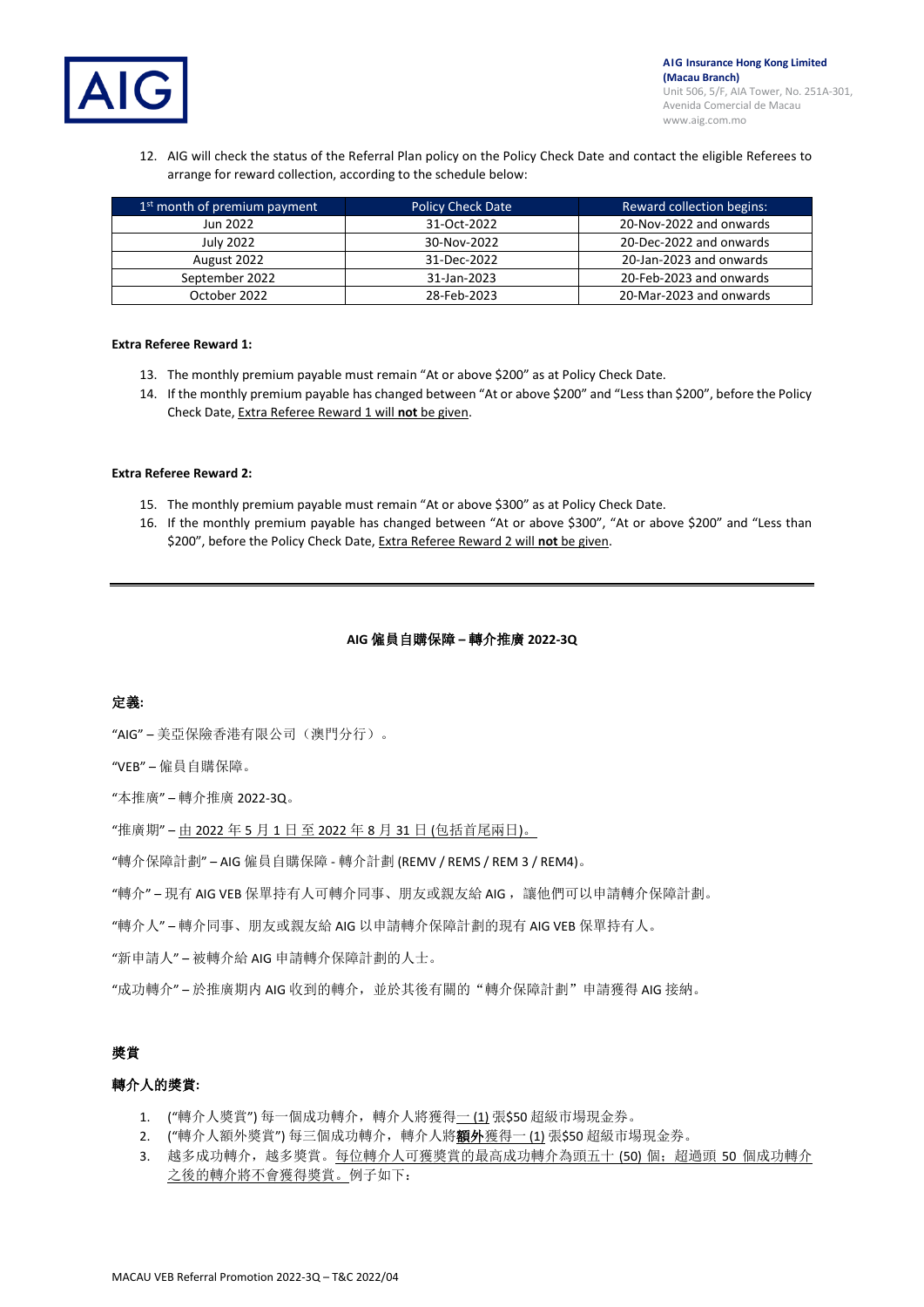**AIG Insurance Hong Kong Limited (Macau Branch)**





| 成功轉介總數    | 獎賞              | 額外獎賞    | 總獎賞             |
|-----------|-----------------|---------|-----------------|
|           | \$50x1          | 無       | \$50x1          |
|           | \$50x2          | 無       | \$50x2          |
|           | \$50x3          | \$50x1  | \$50x4          |
|           | \$50x4          | \$50x1  | \$50x5          |
|           | \$50x5          | \$50x1  | \$50x6          |
| 6         | $$50 \times 6$  | \$50x2  | \$50x8          |
|           |                 |         |                 |
| 50 (每人上限) | $$50 \times 50$ | \$50x16 | $$50 \times 66$ |

## 新申請人的獎賞**:**

- 1. ("新申請人獎賞") 每一個成功轉介,新申請人將獲得一 (1) 張\$50 超級市場現金券。 任何人士只能獲得此 項獎賞一次。
- 2. ("新申請人額外獎賞 1") 如新申請人於轉介保障計劃選擇的每月應繳保費為 \$200 或以上, 新申請人將獲得 **額外一 (1)** 張\$50 超級市場現金券。 任何人士只能獲得此項獎賞一次。
- 3. ("新申請人額外獎賞 2")如新申請人於轉介保障計劃選擇的每月應繳保費為 \$300 或以上, 新申請人將獲得 額外一 (1) 張\$50 超級市場現金券。 任何人士只能獲得此項獎賞一次。
- 4. 每位新申請人最多可獲得的獎賞為三 (3) 張\$50 超級市場現金券。例子如下:

| 每月應繳保費    | 獎賞     | 額外獎賞 1 | 額外獎賞 2 | 總獎賞    |
|-----------|--------|--------|--------|--------|
| 少於 \$200  | \$50x1 | 無      | 無      | \$50x1 |
| \$200 或以上 | \$50x1 | \$50x1 | 無      | \$50x2 |
| \$300 或以上 | \$50x1 | \$50x1 | \$50x1 | \$50x3 |

## 轉介步驟**:**

1. 新申請人可填寫轉介計劃申請表格,連同轉介人的資料(轉介人的姓名、聯絡電話號碼及保單號碼),交 回 AIG 。 該 表 格 可 向 AIG 或透過 AIG 客 戶 服 務 熱 綫 索 取 , 或 於 AIG 網站下載 <https://www.aig.com.mo/zh/personal-insurance/auto-and-home/personal-accident-and-health>。



2. 如有任何查詢,請聯絡客戶服務熱綫 (853) 2835 5602 (星期一至五, 8:45am 至 5:15pm, 公衆假期除外)。

## 條款及細則

## 一般條款**:**

- 1. 本推廣只適用於申請由 AIG 所承保的轉介保障計劃。
- 2. 本推廣的轉介必須於推廣期内交到 AIG 方爲有效,並以 AIG 所接收的日期爲準。
- 3. 如轉介人及新申請人為同一人,該轉介將被視爲無效。
- 4. 有關轉介保障計劃的申請,AIG 可能接納或拒絕而且擁有最終決定權。本文中的條款及細則只應用於本推 廣,並未提及轉介保障計劃的任何保障範圍,有關轉介保障計劃的承保範圍及其他詳情,請參閱其保單條 款。
- 5. AIG 保留一切對本文中的條款及細則之最終解釋權,及由本推廣引致的任何爭議之最終決定權。